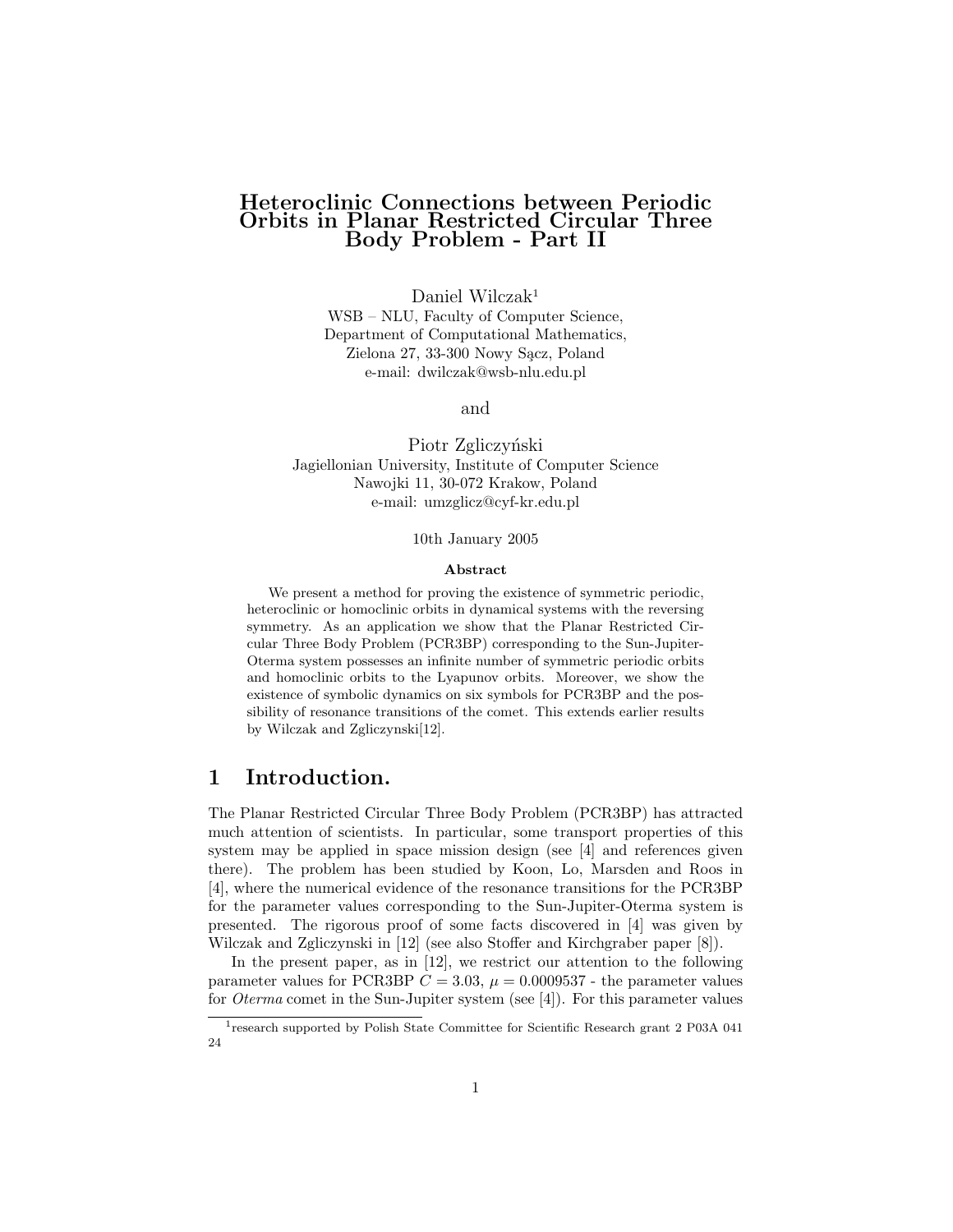there are two hyperbolic periodic orbits  $L_1^*$  and  $L_2^*$ , the Liapunov orbits, around the libration points  $L_1$  and  $L_2$ , respectively. In [12] and [8] it was proven that there exist homoclinic solutions to both  $L_1^*$  and  $L_2^*$  periodic orbits and a pair of heteroclinic connections between them in both directions.

In this paper we present the proof of the following facts:

- The PCR3BP possesses two pairs of homoclinic orbits both to  $L_1^*$  and  $L_2^*$ . These homoclinic orbits are geometrically different. Informally speaking they are close to different resonances, namely 3:2, 5:3 for the orbits homoclinic to  $L_1^*$  and 1:2, 2:3 for the orbits homoclinic to  $L_2^*$ . Moreover, it is possible for a comet to move between these four resonances in arbitrary order.
- The PCR3BP possesses an infinite number of geometrically different symmetric periodic and homoclinic orbits.

Let describe now what constitute a new element in the present paper. While the numerical evidence of three of the above mentioned homoclinic orbits is given in [4], the 2:3 homoclinic orbit appear to be a new one. The technique of the proof of the existence of these homoclinic orbits and the symbolic dynamics is the same as in [12], i.e. combines topological tools (covering relations) with rigorous numerics.

The main novelty of the present paper, when compared to [4, 12], is the existence of an infinite number of geometrically different symmetric periodic and homoclinic orbits. While the numerical evidence of the simplest symmetric homoclinic orbits is given in [4] the numerical method used there cannot yield the existence of an infinite number of them even with the help of validated numerics. In this paper we use the topological method introduced recently by Wilczak in [10] and developed later by both authors in [13]. For the purpose of this introduction we briefly describe the main points of method for symmetric periodic points. The method is based on two observations:

- to detect symmetric periodic orbits for map  $P$  (a Poincaré map) with an reversing symmetry  $R$  (in the PCR3BP case composition of a suitable reflection and the time inversion) it is enough to look for intersections of  $Fix(R) = \{x \mid R(x) = x\}$  with  $P^k(Fix(R))$ . This is the Fixed Set Iteration method [5, 6] (also known as DeVogelaere method [3]). Any point from such intersection give rise to 2k-periodic point.
- covering relations give some control of pieces of  $P^k(\text{Fix}(R))$ , which make it possible to prove that  $P^k(\text{Fix}(S)) \cap \text{Fix}(R)$  is nonempty for k sufficiently large and that the period of the periodic point is indeed equal to 2k.

The paper is organized as follows. In Section 2 we recall the PCR3BP and its properties. In Section 3 the proof of the existence of a new pair of homoclinic orbits both in exterior and interior regions to the Lyapunov orbits  $L_1^*, L_2^*$  is presented. In Section 4 the symbolic dynamics on six symbols is established.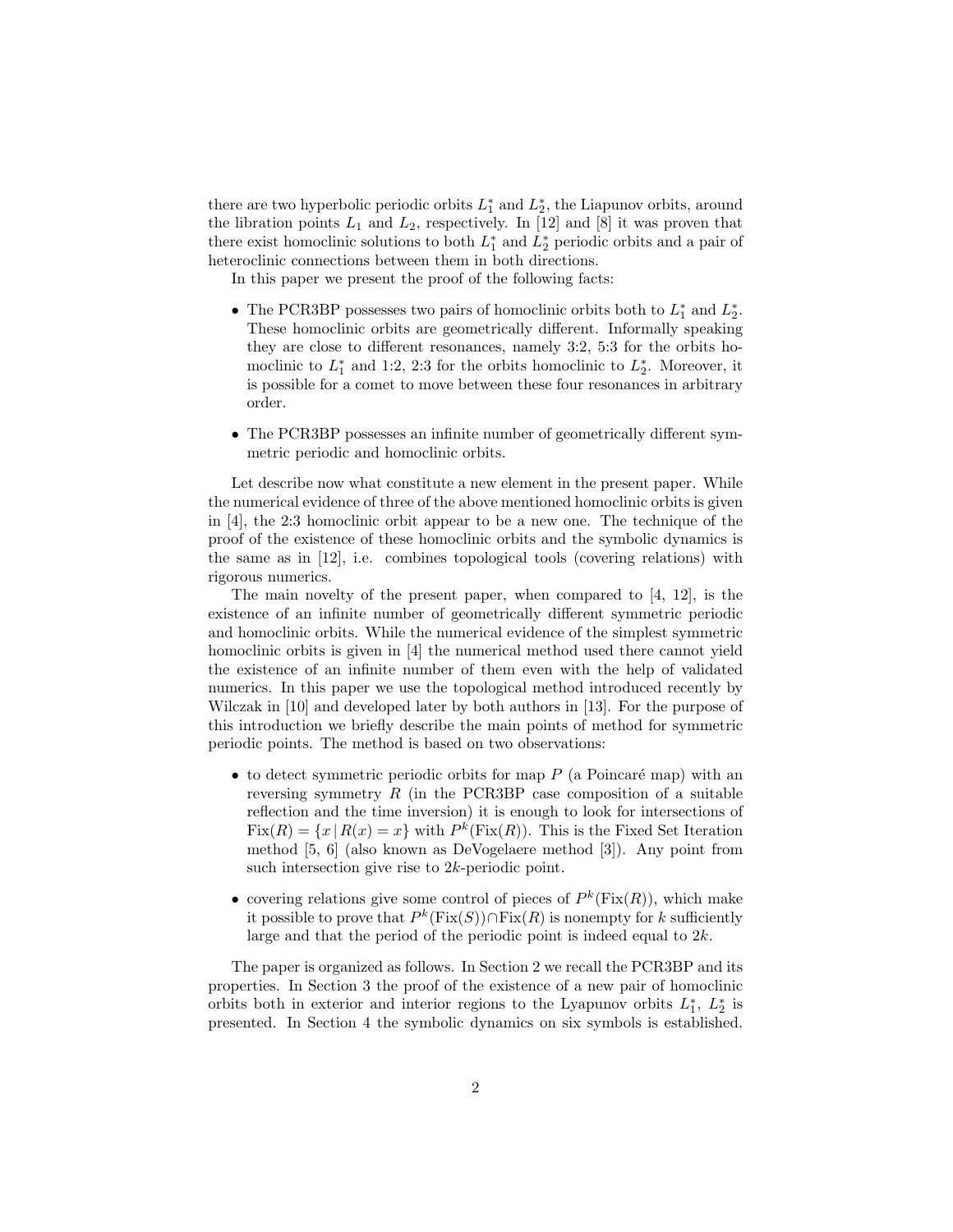We also discuss the resonance transitions there. In Section 5 the existence of symmetric periodic and homoclinic orbits is proven.

Throughout the paper we will use the definitions and notations from [12].

# 2 Short description of the system.

We follow papers [4, 12] and use the notation introduced there.

Let S and J be two bodies called Sun and Jupiter, of masses  $m_s = 1 - \mu$ and  $m_i = \mu$ ,  $\mu \in (0, 1)$ , respectively. They rotate in the plane in circles counter clockwise about their common center and with angular velocity normalized as one. Choose a rotating coordinate system, so that origin is at the center of mass and the Sun and Jupiter are fixed on the x-axis at  $(-\mu, 0)$  and  $(1 - \mu, 0)$ respectively. In this coordinate frame the equations of motion of a massless particle called the comet or the spacecraft under the gravitational action of Sun and Jupiter are (see [4] and references given there)

$$
\ddot{x} - 2\dot{y} = \Omega_x(x, y), \qquad \ddot{y} + 2\dot{x} = \Omega_y(x, y), \tag{1}
$$

where

$$
\Omega(x,y) = \frac{x^2 + y^2}{2} + \frac{1 - \mu}{r_1} + \frac{\mu}{r_2} + \frac{\mu(1 - \mu)}{2}
$$

$$
r_1 = \sqrt{(x + \mu)^2 + y^2}, \qquad r_2 = \sqrt{(x - 1 + \mu)^2 + y^2}
$$

Equations (1) are called the equations of the planar circular restricted threebody problem (PCR3BP). They have a first integral called the Jacobi integral, which is given by

$$
C(x, y, \dot{x}, \dot{y}) = -(\dot{x}^2 + \dot{y}^2) + 2\Omega(x, y). \tag{2}
$$

We consider PCR3BP on the hypersurface

$$
\mathcal{M}(\mu, C) = \{ (x, y, \dot{x}, \dot{y}) | C(x, y, \dot{x}, \dot{y}) = C \},
$$

and we restrict our attention to the following parameter values  $C = 3.03$ ,  $\mu =$ 0.0009537 - the parameter values for Oterma comet in the Sun-Jupiter system  $(see [4]).$ 

The projection of  $\mathcal{M}(\mu, C)$  onto position space is called a Hill's region and gives the region in the  $(x, y)$ -plane, where the comet is free to move. The Hill's region for the parameter considered in this paper is shown on Figure 1 in white, the forbidden region is dark. The Hill's region consists of three regions: an interior (Sun) region, an exterior region and Jupiter region.

As was mentioned in the Introduction we restrict our attention to the following parameter values  $C = 3.03$ ,  $\mu = 0.0009537$  - the parameter values for *Oterma* comet in the Sun-Jupiter system (see  $[4]$ ). Since we work with fixed parameter values we usually drop the dependence of various objects defined throughout the paper on  $\mu$  and C, so for example  $\mathcal{M} = \mathcal{M}(\mu, C)$ .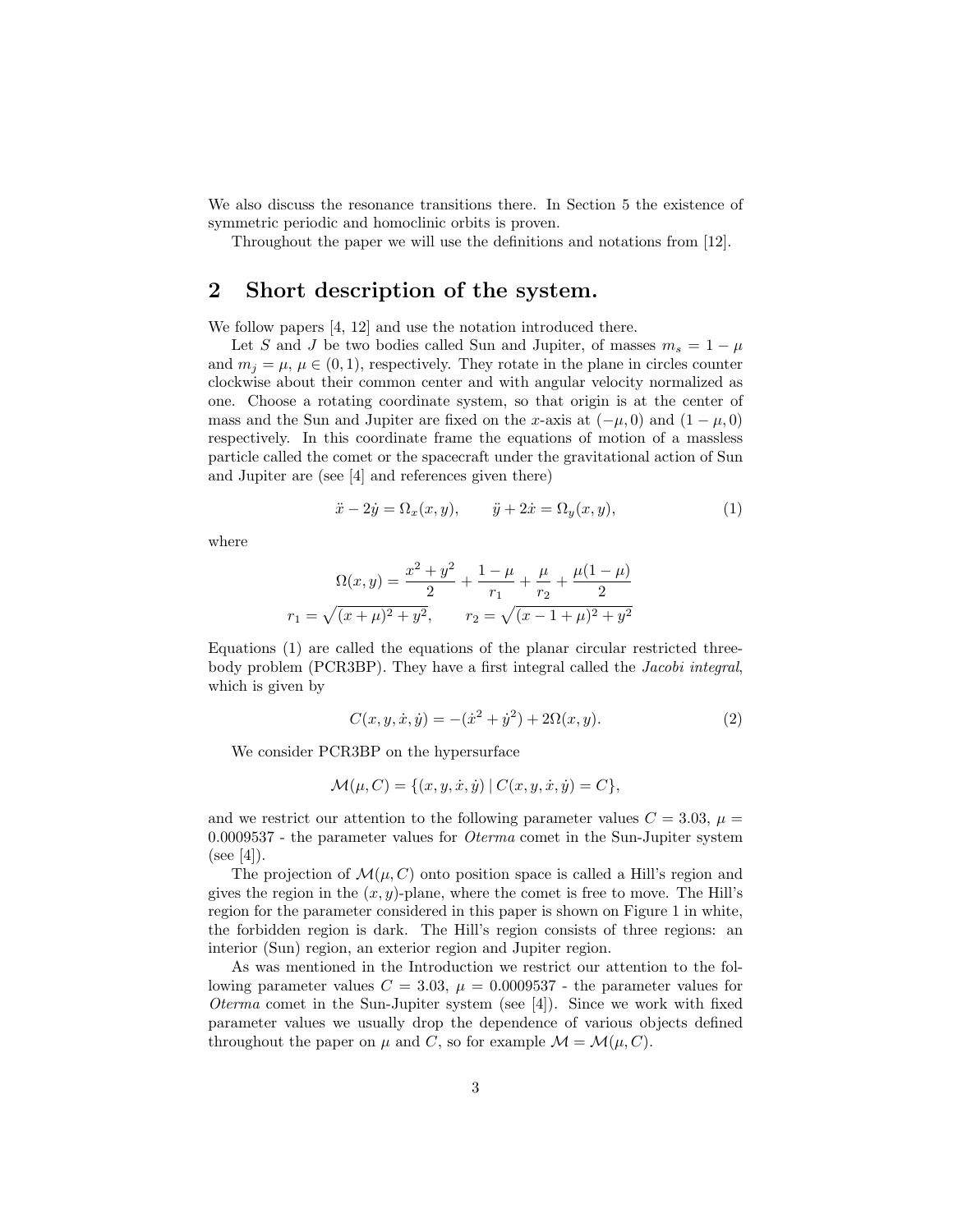#### 2.1 Poincaré maps.

We consider Poincaré sections:  $\Theta = \{(x, y, \dot{x}, \dot{y}) \in \mathcal{M} \mid y = 0\}, \Theta_+ = \Theta \cap \{\dot{y} > 0\}$ 0},  $\Theta_{-} = \Theta \cap {\hat{y} < 0}.$ 

On  $\Theta_{\pm}$  we can express  $\dot{y}$  in terms of x and  $\dot{x}$  as follows

$$
\dot{y} = \pm \sqrt{2\Omega(x,0) - \dot{x}^2 - C}
$$

Hence the sections  $\Theta_{\pm}$  can be parameterized by two coordinates  $(x, \dot{x})$  and we will use this identification throughout the paper. More formally, we have the transformation  $T_{\pm} : \mathbb{R}^2 \to \Theta_{\pm}$  given by the following formula

$$
T_{\pm}(x,\dot{x}) = (x,0,\dot{x},\pm\sqrt{2\Omega(x,0) - \dot{x}^2 - C})
$$

The domain of  $T_{\pm}$  is given by an inequality  $2\Omega(x,0) - \dot{x}^2 - C \geq 0$ .

Let  $\pi_x : \Theta_{\pm} \longrightarrow \mathbb{R}$  and  $\pi_x : \Theta_{\pm} \longrightarrow \mathbb{R}$  denote the projection onto  $\dot{x}$  and  $x$ coordinate, respectively. We have  $\pi_{\dot{x}}(x_0, \dot{x}_0) = \dot{x}_0$  and  $\pi_x(x_0, \dot{x}_0) = x_0$ .

We will say that  $(x, \dot{x}) \in \Theta_{\pm}$  meaning that  $(x, \dot{x})$  represents two-dimensional coordinates of a point on  $\Theta_{\pm}$ . Analogously we give a meaning to the statement  $M \subset \Theta_{\pm}$  for a set  $M \subset \mathbb{R}^2$ .

We define the following Poincaré maps between sections

$$
P_{+} : \Theta_{+} \to \Theta_{+}
$$

$$
P_{-} : \Theta_{-} \to \Theta_{-}
$$

$$
P_{\frac{1}{2},+} : \Theta_{+} \to \Theta_{-}
$$

$$
P_{\frac{1}{2},-} : \Theta_{-} \to \Theta_{+}.
$$

As a rule the sign + or - tells that the domain of the maps  $P_{\pm}$  or  $P_{\frac{1}{2},\pm}$  is contained in  $\Theta_{\pm}$  (the same sign). Observe that

$$
P_{+}(x) = P_{\frac{1}{2},-} \circ P_{\frac{1}{2},+}(x), \qquad P_{-}(x) = P_{\frac{1}{2},+} \circ P_{\frac{1}{2},-}(x)
$$

whenever  $P_+(x)$  and  $P_-(x)$  are defined. These identities express the following simple fact: to return to  $\Theta_+$  we need to cross  $\Theta$  with negative  $\dot{y}$  (this is  $P_{\frac{1}{2},+}$ first and then we return to  $\Theta$  with  $\dot{y} > 0$  (this is  $P_{\frac{1}{2},-}$ ).

Sometimes we will drop signs in  $P_{\pm}$  and  $P_{\frac{1}{2},\pm}$ , hence  $P(z) = P_{+}(z)$  if  $z \in \Theta_{+}$ and  $P(z) = P_-(z)$  if  $z \in \Theta_-,$  a similar convention will be applied to  $P_{\frac{1}{2}}$ .

### 2.2 Symmetry properties of PCR3BP

Notice that PCR3BP has the following symmetry

$$
R(x, y, \dot{x}, \dot{y}, t) = (x, -y, -\dot{x}, \dot{y}, -t),
$$

which expresses the following fact, if  $(x(t), y(t))$  is a trajectory for PCR3BP, then  $(x(-t), -y(-t))$  is also a trajectory for PCR3BP. From this it follows immediately that

if 
$$
P_{\pm}(x_0, \dot{x}_0) = (x_1, \dot{x}_1)
$$
 then  $P_{\pm}(x_1, -\dot{x}_1) = (x_0, -\dot{x}_0)$ ,  
if  $P_{\frac{1}{2}, \pm}(x_0, \dot{x}_0) = (x_1, \dot{x}_1)$  then  $P_{\frac{1}{2}, \mp}(x_1, -\dot{x}_1) = (x_0, -\dot{x}_0)$ . (3)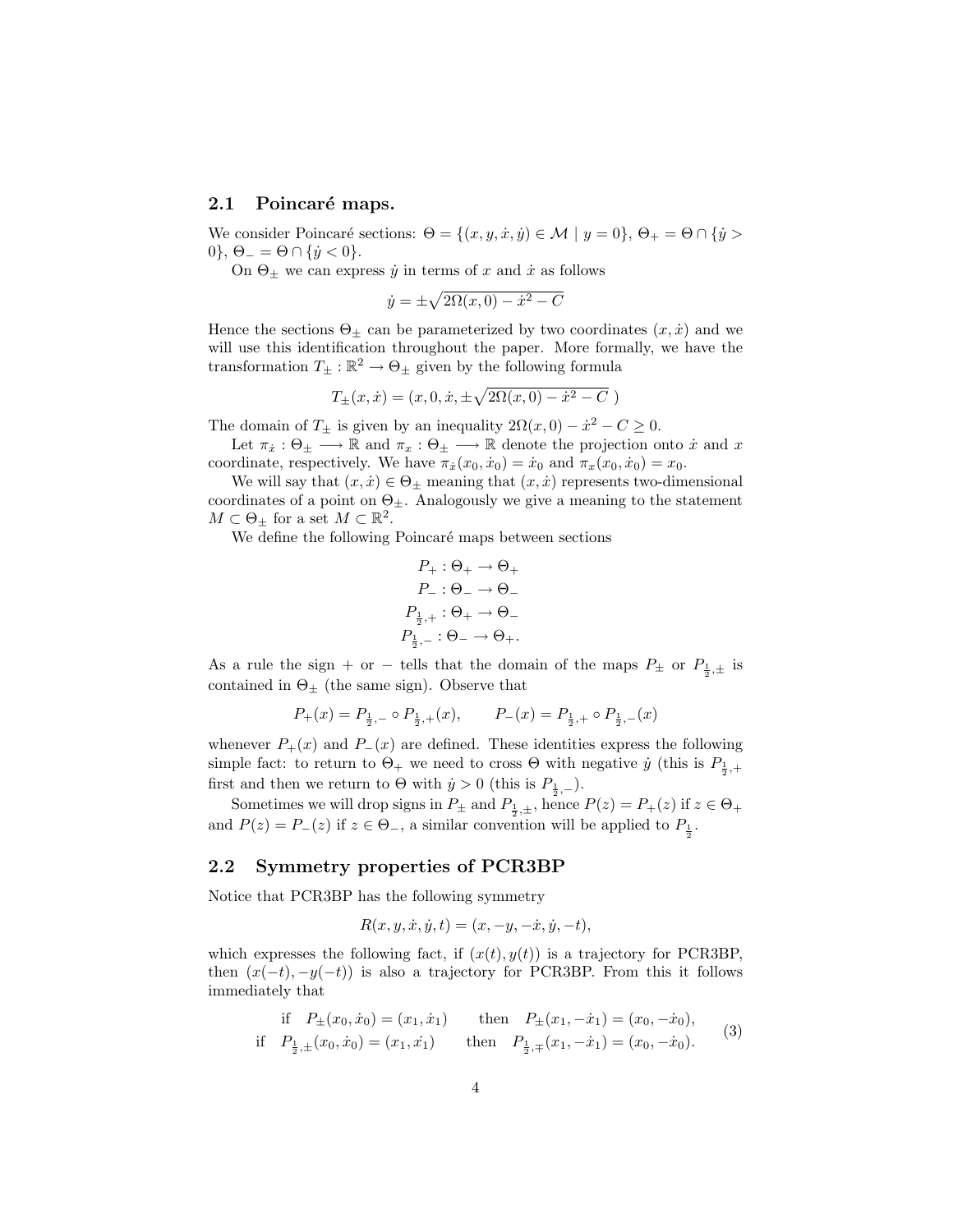We will denote also by R the map  $R : \Theta_{\pm} \to \Theta_{\pm} R(x, \dot{x}) = (x, -\dot{x})$  for  $(x, \dot{x}) \in \Theta_{\pm}$ . Now Eq. (3) can be written as

if 
$$
P_{\pm}(x_0) = x_1
$$
 then  $P_{\pm}(R(x_1)) = R(x_0)$ ,  
if  $P_{\frac{1}{2}, \pm}(x_0) = x_1$  then  $P_{\frac{1}{2}, \mp}(R(x_1)) = R(x_0)$ .

## 3 The existence of new homoclinic orbits.

The goal of this section is to present the proof of the existence of new homoclinic orbits with different resonances.

The notion of the resonance. We rewrite here an informal definition of the resonance from [4, Sec. 5.1]. Recall that the PCR3BP is a perturbation of the two-body problem. Hence, outside a small neighborhood of Jupiter, the trajectory of a comet follows essentially a two-body orbit around the Sun. In the heliocentric inertial frame, the orbit is nearly elliptical. The mean motion resonance of the comet with respect to Jupiter is equal to  $a^{-3/2}$  where a is the semi-major axis of this elliptical orbit. Recall that the Sun-Jupiter distance is normalized to be 1 in the PCR3BP. The comet is said to be in  $p : q$  resonance with Jupiter if  $a^{-3/2} \approx p/q$ , where p and q are small integers. In heliocentric inertial frame, the comet makes roughly  $p$  revolutions around the Sun in  $q$ Jupiter periods. Observe that this definition of the resonance make also sense for the orbits, which are non-periodic (for example orbits homoclinic to  $L_1^*$  or  $L_2^*$ ), we just have to compute the semi-major axis for the piece of orbit away from Jupiter. A heuristic approach, which allows to read the resonance of an orbit from the trajectory in the rotating frame is described in Appendix.

In [12] the following theorem was proved.

**Theorem 3.1.** [12, Thm.6.5, Thm.6.7] Consider PCR3BP with  $C = 3.03$ ,  $\mu =$ 0.0009537. Then

- there exist a homoclinic orbit to the  $L_1^*$  orbit (in Sun region). This orbit is close to the 3 : 2 resonance.
- there exist a homoclinic orbit to the  $L_2^*$  orbit (in exterior region). This orbit is close to the 1 : 2 resonance.

These orbits are presented in Fig. 1.

In this section we establish the existence of new homoclinic connections both in exterior and interior regions. The new homoclinic orbit in exterior region is close to the 2:3 resonance. As was mentioned in the Introduction this orbit has been found numerically in [4], see Fig. 5.4 the and the intersection stable and unstable manifolds of  $L_2^*$  at  $L = \sqrt{a} \approx 1.26$ . The other new homoclinic orbit in interior region is close to the 5:3 resonance appears to be a new one.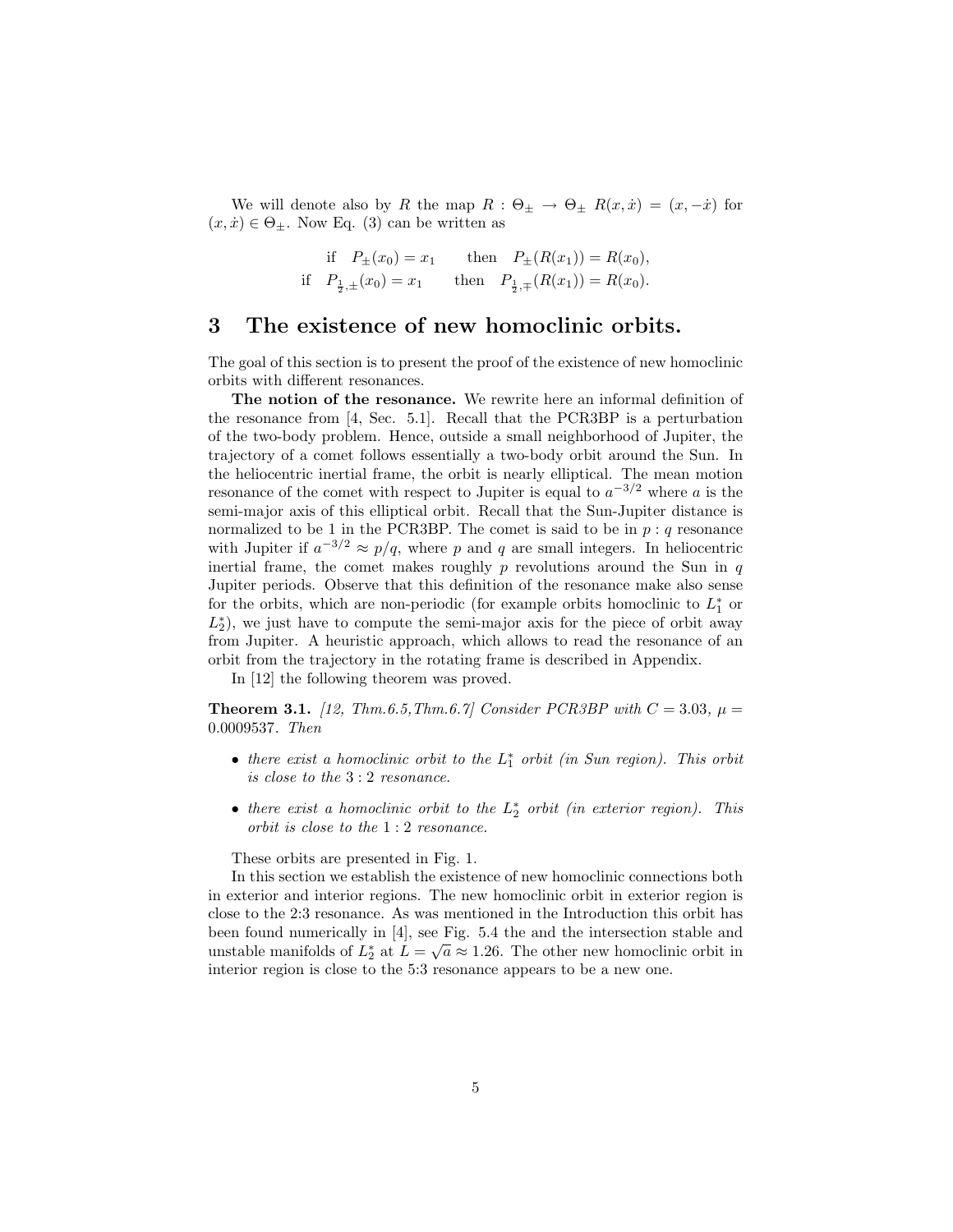

Figure 1: 3:2 homoclinic orbit to  $L_1^*$  Lyapunov orbit (interior region) and 1:2 homoclinic orbit to  $L_2^*$  Lyapunov orbit (exterior region).



Figure 2: 5:3 homoclinic orbit to  $L_1^*$  Lyapunov orbit (interior region) and 2:3 homoclinic orbit to  $L_2^*$  Lyapunov orbit (exterior region).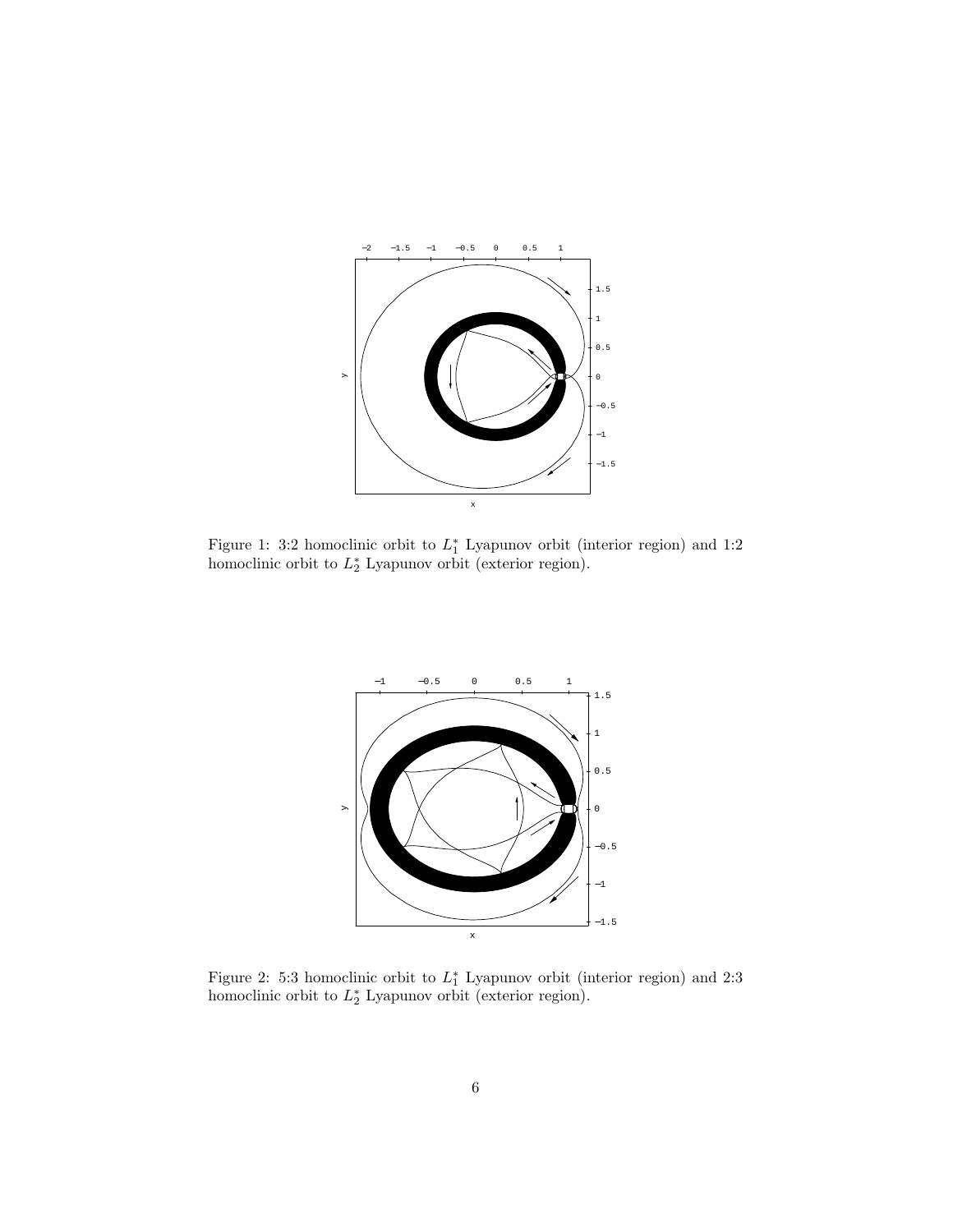### 3.1 The existence of the 2 : 3 homoclinic orbit in the exterior region.

We define the following h-sets  $G_i = t(c_i, u_i, s_i)$ , for  $i = 0, \ldots, 4$ , where

 $c_0 = (-1.12327231155833984, 0),$  $c_1 = (1.093337837571255552, -0.02510094170679043584),$  $c_2 = (1.047131544421841024, -0.001056187943513949696),$  $c_3 = (1.08194053721089792, -2.521361165903333888 \cdot 10^{-5}),$  $c_4 = (1.04682616720451456, -9.169345277545603072 \cdot 10^{-7})$ 

and

$$
s_0 = (-1 \cdot 10^{-8}, 4 \cdot 10^{-7}), \t u_0 = -R(s_0), \ns_1 = (1 \cdot 10^{-7}, 21 \cdot 10^{-8}), \t u_1 = -R(s_1)/10, \ns_2 = (-1 \cdot 10^{-7}, 35 \cdot 10^{-8}), \t u_2 = -R(s_2)/10, \ns_3 = (-1 \cdot 10^{-7}, 23 \cdot 10^{-8}), \t u_3 = -R(s_3)/10, \ns_4 = (-1 \cdot 10^{-7}, 35 \cdot 10^{-8}), \t u_4 = -R(s_4)/4.
$$

We assume, that  $G_0, G_2, G_4 \subset \Theta_+$  and  $G_1, G_3 \subset \Theta_-$ . With a computer assistance we proved the following

Lemma 3.2. The maps

$$
P_{\frac{1}{2},+} : G_0 \cup G_2 \cup G_4 \to \Theta_-,
$$
  

$$
P_{\frac{1}{2},-} : G_1 \cup G_3 \to \Theta_+
$$

are well defined and continuous. Moreover, the following covering relations hold

$$
G_0 \stackrel{P_{1/2,+}}{\Longrightarrow} G_1 \stackrel{P_{1/2,-}}{\Longrightarrow} G_2 \stackrel{P_{1/2,+}}{\Longrightarrow} G_3 \stackrel{P_{1/2,-}}{\Longrightarrow} G_4 \stackrel{P_{1/2,+}}{\Longrightarrow} H_2^2.
$$

**Theorem 3.3.** For PCR3BP with  $C = 3.03$  and  $\mu = 0.0009537$  there exists an orbit homoclinic to  $L_2^*$  close to the  $2:3$  resonance.

Proof. From Lemma 3.2 and [12, Lemma 5.6] it follows that

$$
G_0 \stackrel{P_{1/2,+}}{\Longrightarrow} G_1 \stackrel{P_{1/2,-}}{\Longrightarrow} G_2 \stackrel{P_{1/2,+}}{\Longrightarrow} G_3 \stackrel{P_{1/2,-}}{\Longrightarrow} G_4 \stackrel{P_{1/2,+}}{\Longrightarrow} H_2^2 \stackrel{P_-}{\Longrightarrow} H_2 \stackrel{P_-}{\Longrightarrow} H_2
$$

Note that the h-set  $G_0$  is R-symmetric by its definition. Therefore

$$
H_2 = R(H_2) \stackrel{P_-}{\Longleftarrow} R(H_2) \stackrel{P_-}{\Longleftarrow} R(H_2^2) \stackrel{P_{1/2,-}}{\Longleftarrow} R(G_4) \stackrel{P_{1/2,+}}{\Longleftarrow} R(G_3)
$$

$$
R(G_3) \stackrel{P_{1/2,-}}{\Longleftarrow} R(G_2) \stackrel{P_{1/2,+}}{\Longleftarrow} R(G_1) \stackrel{P_{1/2,-}}{\Longleftarrow} R(G_0) = G_0
$$

Since  $P_$  is hyperbolic on  $|H_2|$  ([12, Lemma 5.5]) the assertion is a consequence of [2, Theorem 4].  $\Box$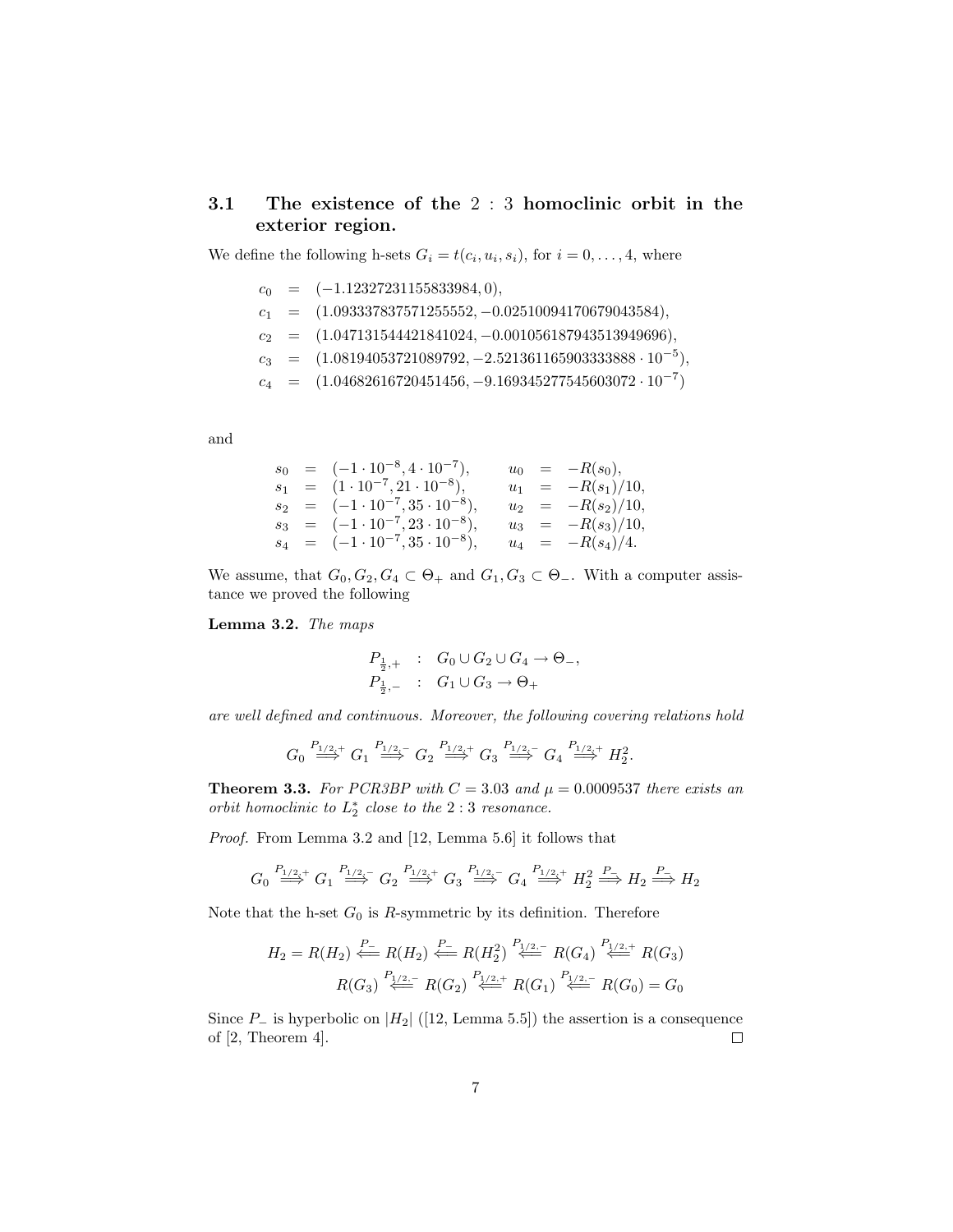### 3.2 The existence of the 5 : 3 homoclinic orbit in the interior region.

As in the previous section we construct a chain of covering relations in order to prove the existence of homoclinic orbit to  $L_1^*$  orbit. We define h-sets  $V_i =$  $t(c_i, u_i, s_i)$ , for  $i = 0, \ldots, 4$ , where

- $c_0 = (0.5217056203008400006, 0),$
- $c_1 = (-0.5822638014577352639, -0.2793408708392046136),$
- $c_2 = (0.919204446847046941, 0.004093829363524479834),$
- $c_3 = (0.9522506335647477061, 0.0001333182992547130779),$
- $c_4 = (0.9208022956271231241, 2.918364277340028028 \cdot 10^{-6})$

and

$$
s_0 = (-1 \cdot 10^{-7}, 2 \cdot 10^{-7}), \t u_0 = -R(s_0), \ns_1 = (2 \cdot 10^{-8}, 4 \cdot 10^{-7}), \t u_1 = (3 \cdot 10^{-8}, 0), \ns_2 = (-4 \cdot 10^{-7}, 102 \cdot 10^{-8}), \t u_2 = -R(s_2)/5, \ns_3 = (-1 \cdot 10^{-7}, 365 \cdot 10^{-9}), \t u_3 = -R(s_3)/10, \ns_4 = (-1 \cdot 10^{-7}, 25733011 \cdot 10^{-14}), \t u_4 = -R(s_4)/2.
$$

We assume, that  $V_0, V_2, V_4 \subset \Theta_+$  and  $V_1, V_3 \subset \Theta_-$ . With a computer assistance we proved the following

Lemma 3.4. The maps

$$
P_{\frac{1}{2},+} : V_0 \cup V_2 \cup V_4 \to \Theta_-,
$$
  

$$
P_{\frac{1}{2},-} : V_1 \cup V_3 \to \Theta_+
$$

are well defined and continuous. Moreover, we have the following chain of covering relations

$$
V_0 \stackrel{P_{1/2,+}}{\Longrightarrow} V_1 \stackrel{P_{1/2,-}}{\Longrightarrow} V_2 \stackrel{P_{1/2,+}}{\Longrightarrow} V_3 \stackrel{P_{1/2,-}}{\Longrightarrow} V_4 \stackrel{P_+}{\Longrightarrow} H_1^2.
$$

**Theorem 3.5.** For PCR3BP with  $C = 3.03$  and  $\mu = 0.0009537$  there exists an orbit homoclinic to  $L_1^*$  close to the  $5:3$  resonance.

*Proof.* Since the sets  $H_1$  and  $H_1^2$  are R-symmetric [12, Lemma 5.6] and [12, Corollary 3.14] imply that

$$
H_1^2 = R(H_1^2) \stackrel{P_+}{\Longleftarrow} R(H_1) = H_1 \stackrel{P_+}{\Longrightarrow} H_1.
$$

After combining the above with Lemma 3.4 we obtain

$$
V_0 \stackrel{P_{1/2,+}}{\Longrightarrow} V_1 \stackrel{P_{1/2,-}}{\Longrightarrow} V_2 \stackrel{P_{1/2,+}}{\Longrightarrow} V_3 \stackrel{P_{1/2,-}}{\Longrightarrow} V_4 \stackrel{P_+}{\Longrightarrow} H_1^2 \stackrel{P_+}{\Longleftarrow} H_1 \stackrel{P_+}{\Longrightarrow} H_1.
$$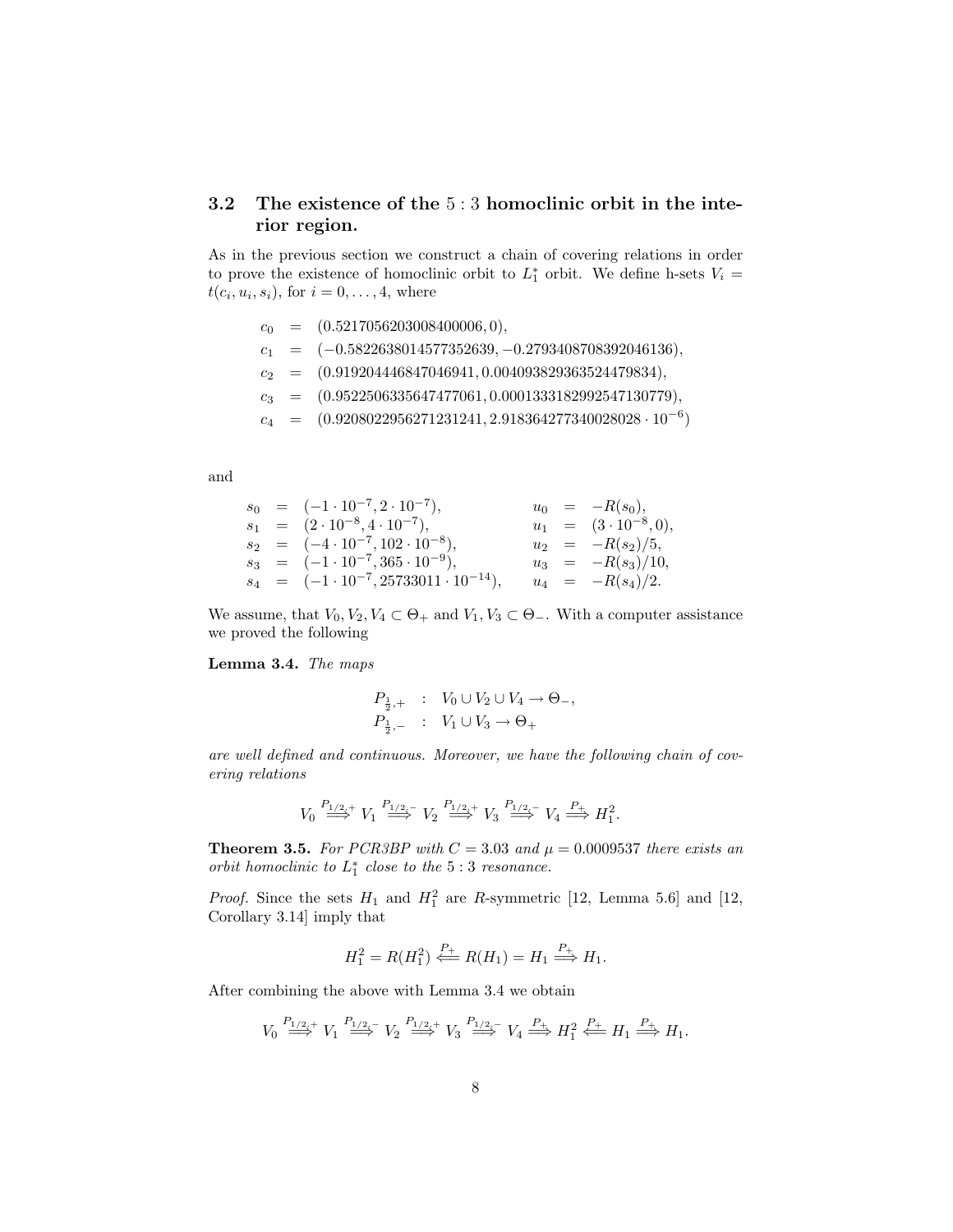Note that the h-set  $V_0$  is R-symmetric by its definition. Therefore

$$
H_1 \stackrel{P_+}{\Longrightarrow} H_1^2 \stackrel{P_+}{\Longleftarrow} R(V_4) \stackrel{P_{1/2,+}}{\Longleftarrow} R(V_3) \stackrel{P_{1/2,-}}{\Longleftarrow} R(V_2) \stackrel{P_{1/2,+}}{\Longleftarrow} R(V_1) \stackrel{P_{1/2,-}}{\Longleftarrow} R(V_0) = V_0
$$

Since  $P_+$  is hyperbolic on |H<sub>1</sub>| ([12, Lemma 5.5]) the assertion is a consequence of  $[2,$  Theorem 4.  $\Box$ 

# 4 Symbolic dynamics on six symbols and resonance transitions.

As a consequence of theorems proved in [12] and in the previous section we obtain the existence of symbolic dynamics on six symbols. Let  $L_1$ ,  $L_2$  denote the Lyapunov orbits regions (see  $[4]$ ), S and I denote two parts of the Sun region corresponding to suitable vicinities of two homoclinic orbits to  $L_1^*$ . Let X and E denote two parts the exterior region corresponding to suitable vicinities of two homoclinic orbits to  $L_2^*$  orbit. Schematically this situation is shown in Fig. 3

In [12] the symbolic dynamics on four symbols, i.e.  $\{L_1, L_2, X, S\}$  was established. The new homoclinic orbits allow us to include more symbols in it. We state this result more precisely. Let  $\alpha, \beta \in \{L_1, L_2, X, E, I, S\}$  be such that



Figure 3: The graph of symbolic dynamics on six symbols.

there is an arrow from  $\alpha$  to  $\beta$  on the graph presented in Fig. 3. We define the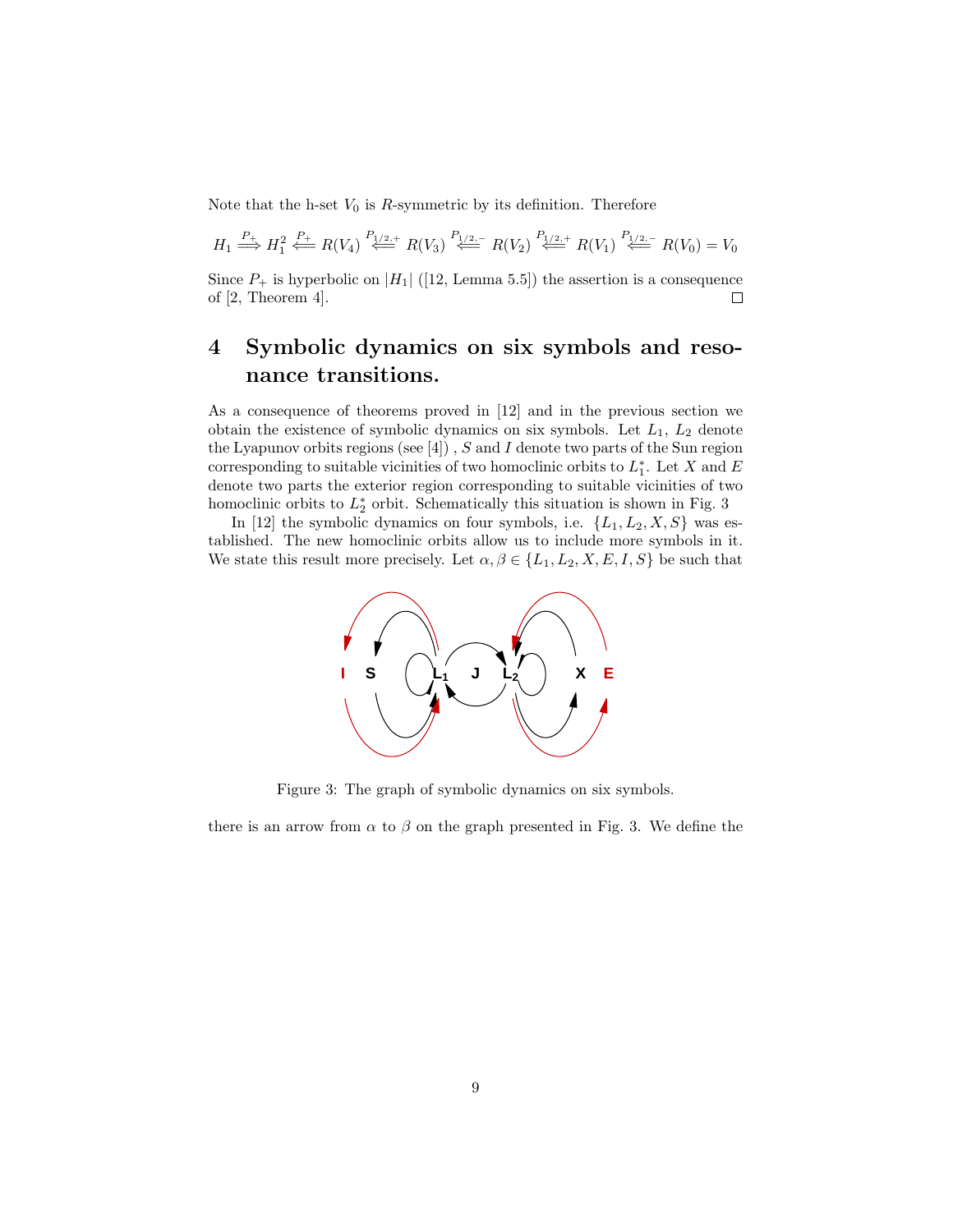function

$$
f_{\beta,\alpha} = \begin{cases} P_+, & \text{if } (\alpha,\beta) = (L_1, L_1) \\ P_-, & \text{if } (\alpha,\beta) = (L_2, L_2) \\ P_-\circ (P_{1/2,+} \circ P_{1/2,-})^4 \circ P_{1/2,+} \circ P_+, & \text{if } (\alpha,\beta) = (L_1, L_2) \\ P_+\circ P_{1/2,-} \circ (P_{1/2,+} \circ P_{1/2,-})^4 \circ P_-, & \text{if } (\alpha,\beta) = (L_2, L_1) \\ P_+\circ (P_{1/2,-} \circ P_{1/2,+})^2 \circ P_{1/2,-} & \text{if } (\alpha,\beta) = (S, L_1) \\ P_+\circ P_{1/2,-} \circ (P_{1/2,+} \circ P_{1/2,-})^2 & \text{if } (\alpha,\beta) = (S, L_1) \\ P_-^2 \circ P_{1/2,+} \circ (P_{1/2,-} \circ P_{1/2,+})^2 & \text{if } (\alpha,\beta) = (L_1, S) \\ (P_{\frac{1}{2},-} \circ P_{1/2,+})^2 \circ P_{1/2,-} \circ P_{\frac{1}{2}} & \text{if } (\alpha,\beta) = (X, L_2) \\ P_-\circ (P_{1/2,+} \circ P_{1/2,-})^2 \circ P_{1/2,+}, & \text{if } (\alpha,\beta) = (L_2, X) \\ P_{1/2,-} \circ (P_{1/2,+} \circ P_{1/2,-})^2 \circ P_-, & \text{if } (\alpha,\beta) = (L_2, E) \\ P_{\frac{1}{2}} \circ (P_{1/2,-} \circ P_{1/2,+})^2, & \text{if } (\alpha,\beta) = (L_1, L_1) \\ (P_{1/2,-} \circ P_{1/2,+})^2 \circ P_{\frac{1}{2}}, & \text{if } (\alpha,\beta) = (L_1, I) \end{cases}
$$

For each symbol  $\alpha \in \{L_1, L_2, X, E, I, S\}$  we define the h-set  $Q_{\alpha}$ , where  $Q_{L_1}$  =  $H_1, Q_{L_2} = H_2, Q_S = E_0, Q_X = F_0, Q_I = V_0, Q_E = G_0.$ 

**Definition 4.1.** The bi-infinite sequence  $(\alpha_i)_{i\in\mathbb{Z}}$  is called admissible if for every  $i \in \mathbb{Z}$  there is an arrow from  $\alpha_i$  to  $\alpha_{i+1}$  on the graph presented in Fig. 3.

The finite sequence  $(\alpha_0, \alpha_1, \ldots, \alpha_n)$  is called admissible if for every  $i =$  $0, 1, \ldots, n-1$  there is an arrow from  $\alpha_i$  to  $\alpha_{i+1}$  on the graph presented in Fig. 3.

Let  $\Gamma$  be the set of all admissible sequences  $(\alpha_i)_{i\in\mathbb{Z}} \in \{L_1, L_2, X, E, I, S\}^{\mathbb{Z}}$ .

**Theorem 4.2.** For every  $(\alpha_i)_{i \in \mathbb{Z}} \in \Gamma$  there exists a sequence  $(x_i)_{i \in \mathbb{Z}}$  satisfying

- 1.  $x_i \in |Q_{\alpha_i}|$  for  $i \in \mathbb{Z}$ ,
- 2.  $f_{\alpha_{i+1},\alpha_i}(x_i) = x_{i+1}$ , for  $i \in \mathbb{Z}$ .

Moreover, we have

**periodic orbits:** if the sequence  $(\alpha_i)_{i \in \mathbb{Z}}$  is periodic with the principal period k then the trajectory  $(x_i)_{i\in\mathbb{Z}}$  may be chosen so that  $x_k = x_0$ , hence its trajectory is periodic

homo- and heteroclinic orbits: if the sequence  $(\alpha_i)_{i\in\mathbb{Z}}$  is such that  $\alpha_k = L_{i-1}$ for  $k \leq k_-$  and  $\alpha_k = L_{i_+}$  for  $k \geq k_+$ , where  $i_-, i_+ \in \{1,2\}$  then

$$
\lim_{k \to -\infty} x_k = L_{i-}^*, \qquad \lim_{k \to \infty} x_k = L_{i+}^*.
$$

Proof. The same as [12, Theorem 7.1].

4.1 Resonance transitions.

Theorem 4.2 implies the possibility for a comet to move between various resonances. If we interpret staying close to  $L_1^*$  or  $L_2^*$  periodic orbits as the 1 : 1

 $\Box$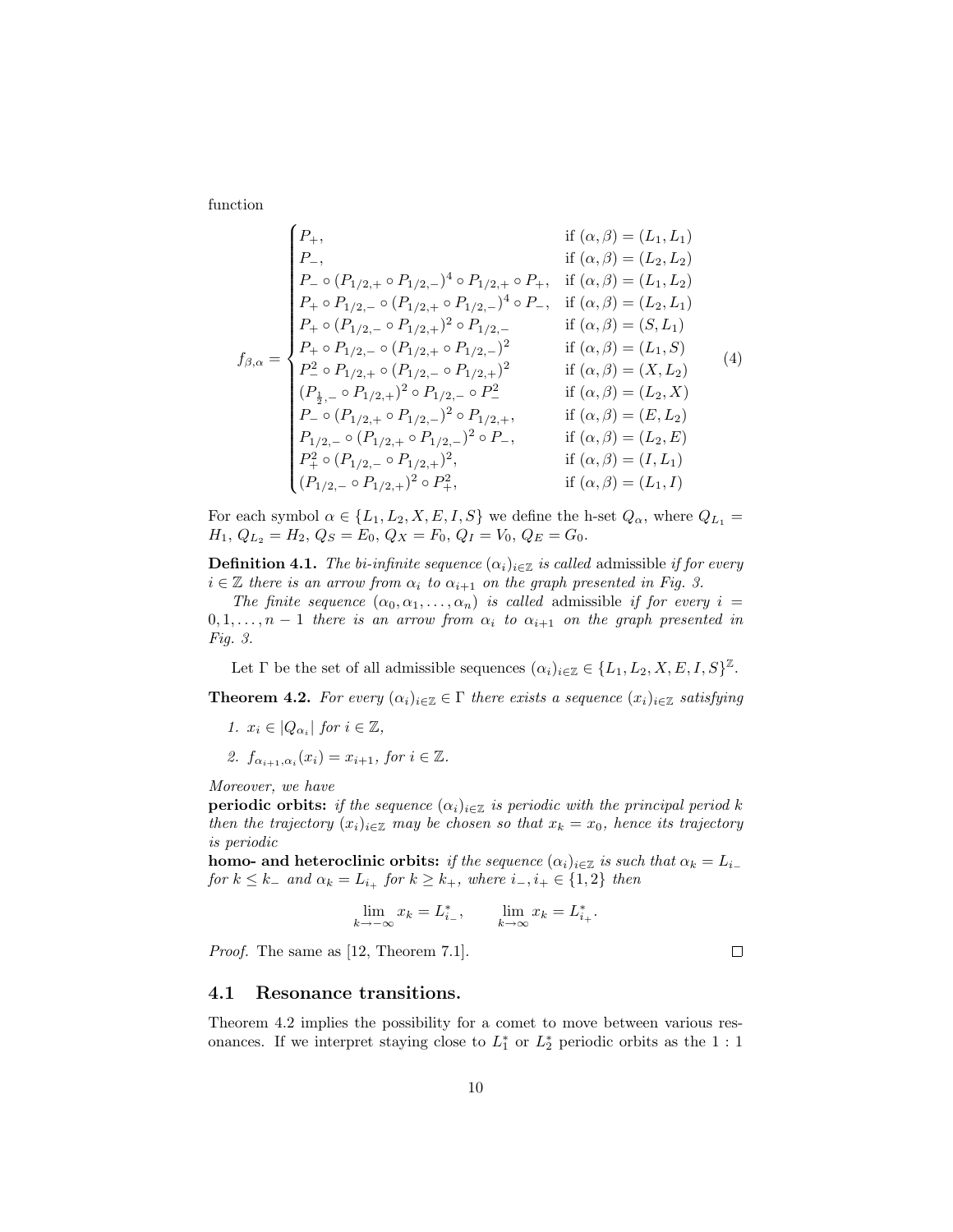

Figure 4: An h-set N and a horizontal curve  $\gamma$  in N.

resonance, then Theorem 4.2 says that the comet can travel between exterior and Sun regions in both directions and can move between 5 : 3, 3 : 2, 1 : 2, 2 : 3 and 1 : 1 resonances in an arbitrary order.

# 5 Symmetric periodic and homoclinic orbits.

In Section 2.2 the symmetry property of PCR3BP and the associated Poincaré maps are described. In this section we give the proof of the existence of an infinite number of symmetric periodic and homoclinic orbits.

**Definition 5.1.** Let  $I \ni t \to u(t) \in \mathbb{R}^4$  be a solution of PCR3BP, where I is the maximal interval of the existence of the solution. An orbit  $t \rightarrow u(t)$  is called R-symmetric iff

 $\text{Image}(u) = \{u(t) \mid t \in I\} = \{R(u(t)) \mid t \in I\} = R(\text{Image}(u)).$ 

In this section we apply the method for finding symmetric periodic, homo and heteroclinic orbits first introduced in [10, 11] for the planar case and later developed in [13] in multidimensional situation. We recall here the basic definitions.

**Definition 5.2.** Let  $N$  be a h-set with one unstable and one stable direction and let  $\gamma : [a, b] \to \mathbb{R}^2$  be a continuous curve. We say that  $\gamma$  is a horizontal curve in  $N$  if the following conditions hold:

- 1.  $\gamma((a, b)) \subset \text{int}(|N|)$
- 2. either  $\gamma(a) \in N^{le}$  and  $\gamma(b) \in N^{re}$ , or  $\gamma(a) \in N^{re}$  and  $\gamma(b) \in N^{le}$ .

The geometry of this concept is shown in Fig. 4.

**Definition 5.3.** Let  $N$  be a h-set with one unstable and one stable direction and let  $\gamma : [a, b] \to \mathbb{R}^2$  be a continuous curve. We say that  $\gamma$  is a vertical curve in  $N$  if the following conditions hold: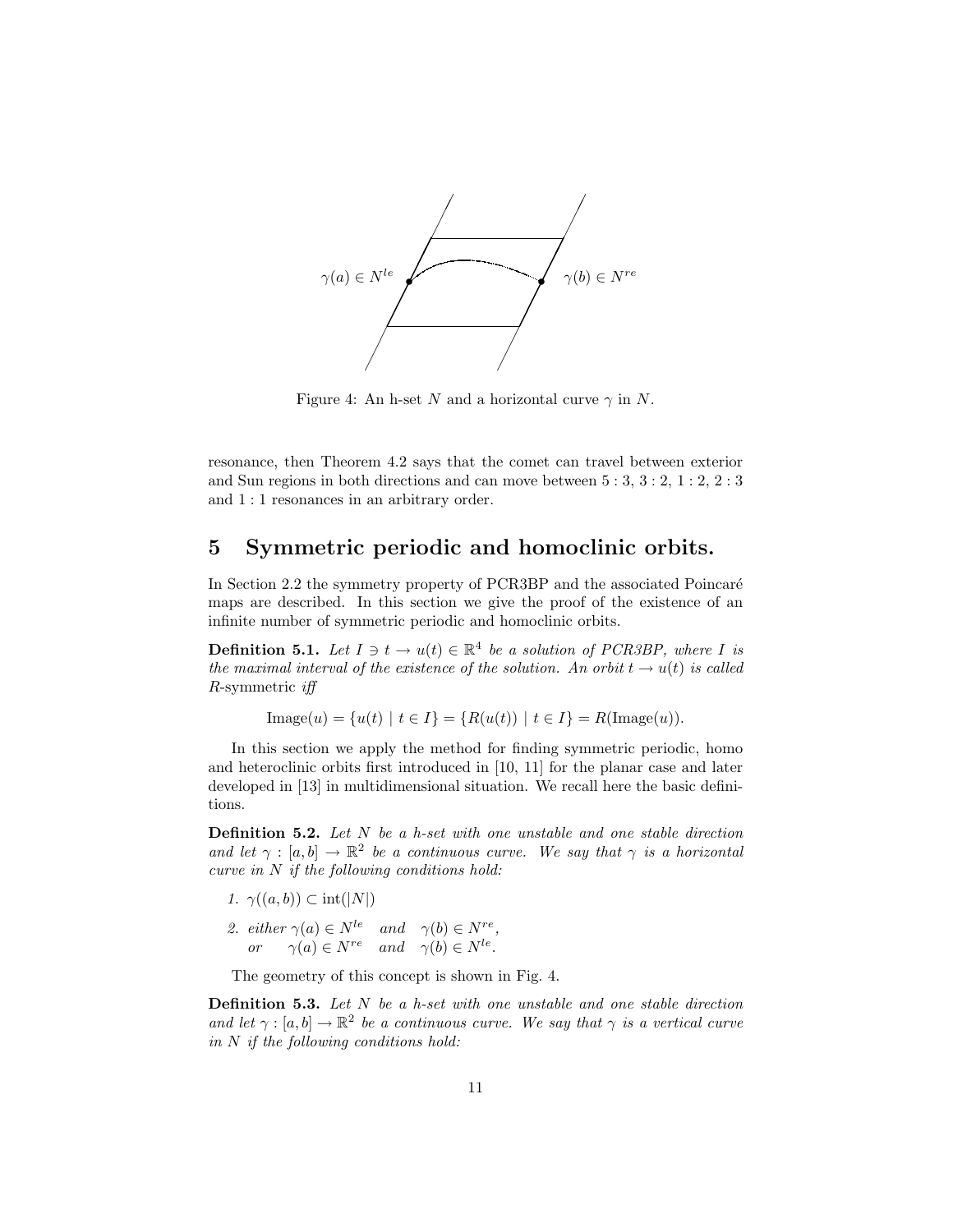- 1.  $\gamma((a, b)) \subset \text{int}(|N|)$
- 2. either  $\gamma(a) \in N^{te}$  and  $\gamma(b) \in N^{be}$ , or  $\gamma(a) \in N^{te}$  and  $\gamma(b) \in N^{be}$ .

The following theorem is a special case of [13, Thm.3].

**Theorem 5.4.** Assume  $N_0, N_1, \ldots, N_k$  are h-sets with one unstable and one stable direction and

$$
N_0 \stackrel{f_0}{\iff} N_1 \stackrel{f_1}{\iff} \cdots \stackrel{f_{k-1}}{\iff} N_k.
$$

If  $\gamma : [a, b] \to \mathbb{R}^2$  is a horizontal curve in  $N_0$  and  $\overline{\gamma} : [\overline{a}, \overline{b}] \to \mathbb{R}^2$  is a vertical curve in  $N_k$  then there exists  $t_0 \in (a, b)$  such that

$$
(f_m \circ \cdots \circ f_0 \circ \gamma)(t_0) \in \text{int}(|N_{m+1}|),\tag{5}
$$

for  $m = 0, \ldots, k-1$  and

$$
(f_{k-1}\circ\cdots\circ f_0\circ\gamma)(t_0)\in\bar{\gamma}((\bar{a},\bar{b})).\tag{6}
$$

Theorem 5.4 was first proven in [10] for a planar case and direct covering relations. The generalization to a higher dimension with one unstable direction and the direct (forward) covering is presented in [11]. The proof of a general situation (i.e. direct and backward covering in multidimensional case) requires more sophisticated techniques and is presented in [13].

#### 5.1 Symmetric periodic orbits.

In this section we will use Theorem 5.4 in order to prove the existence of an infinite number of geometrically different symmetric periodic orbits.

Before we state the main result in this section we introduce some notation. Let  $(\alpha, \beta) \in \{L_1, L_2, X, E, I, S\}^2$  be an admissible sequence of symbols. Let the maps  $f_{\beta,\alpha}$  be defined as in (4).

**Notation:** By  $Q_{\alpha} \stackrel{f_{\beta,\alpha}}{\iff} Q_{\beta}$  we will denote the chain of covering relations associated with the sequence  $(\alpha, \beta)$ , i.e.

$$
Q_{\alpha} \stackrel{P_1}{\iff} V_1 \stackrel{P_2}{\iff} V_2 \stackrel{P_3}{\iff} \cdots \stackrel{P_{k-1}}{\iff} V_{k-1} \stackrel{P_k}{\iff} Q_{\beta},
$$

where  $f_{\beta,\alpha} = P_k \circ \dots \circ P_1$  and  $V_i$ ,  $i = 1, \dots, k-1$  are suitable h-sets.

**Definition 5.5.** Let  $f : X \to X$ . By Fix(f) we will denote the set of fixed points of f, i.e.

$$
Fix(f) = \{ y \in X \mid f(y) = y \}.
$$

**Theorem 5.6.** Let  $\phi$  :  $\mathbb{R} \times \mathbb{R}^4$  - $\leftrightarrow \mathbb{R}^4$  denotes the local flow induced by the PCR3BP with  $C = 3.03$  and  $\mu = 0.0009537$ . Assume  $(\alpha_0, \alpha_1, \ldots, \alpha_n)$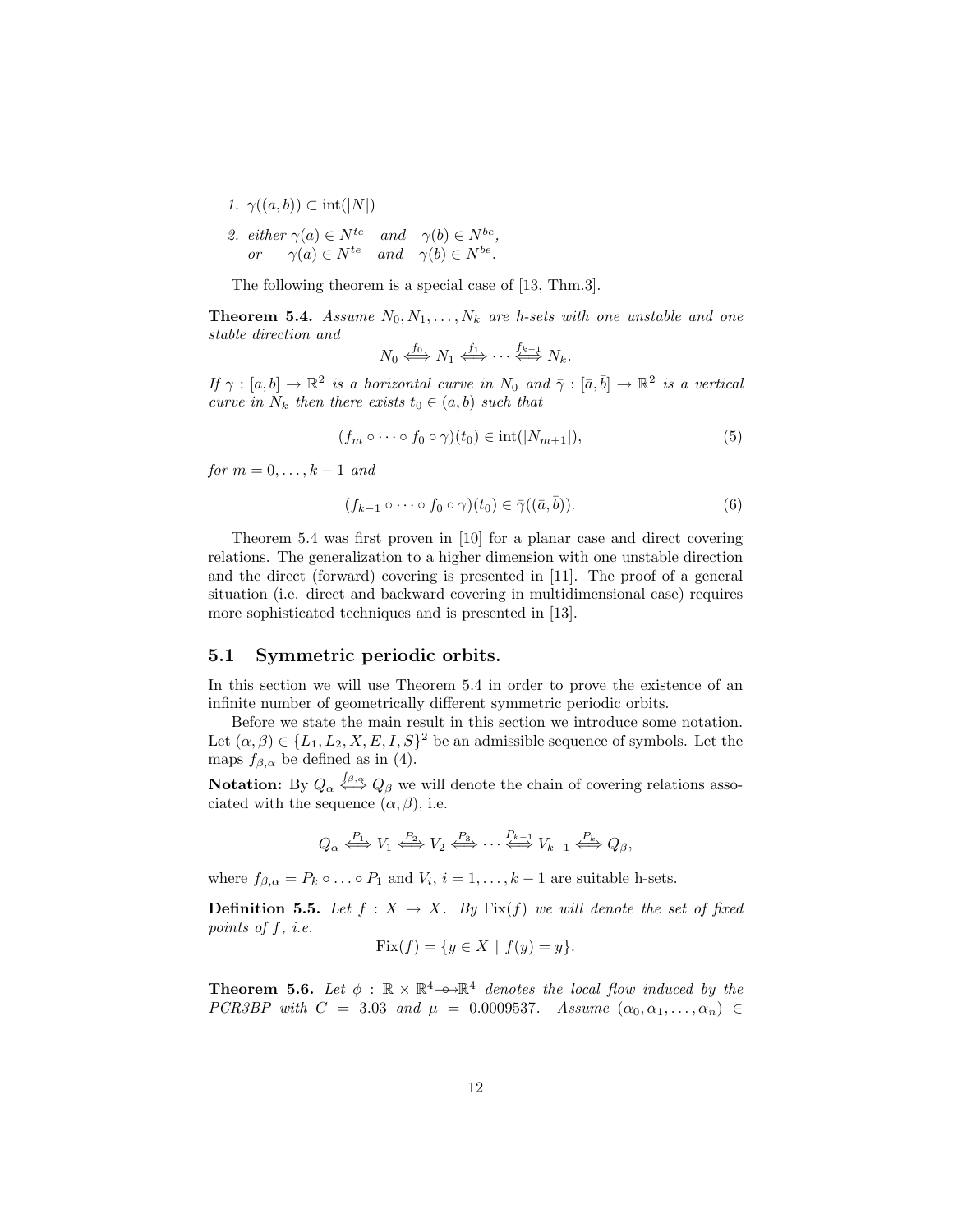

Figure 5: A symmetric h-set. The  $\gamma$  curve is both horizontal and vertical in N.

 $\{S, I, X, E, L_1, L_2\}^n$ ,  $n > 0$  is admissible sequence of symbols. Then there exists a point  $x_0 \in |Q_{\alpha_0}|$  such that

$$
(f_{\alpha_m,\alpha_{m-1}} \circ \cdots \circ f_{\alpha_1,\alpha_0})(x_0) \in |Q_{\alpha_m}|,
$$
  

$$
(f_{\alpha_{m-1},\alpha_m}^{-1} \circ \cdots \circ f_{\alpha_0,\alpha_1}^{-1})(x_0) \in |Q_{\alpha_m}|,
$$
 (7)

for  $m = 1, \ldots, n$ , i.e., the trajectory of  $x_0$  is coded by the periodic sequence of symbols

$$
(\alpha_n, \ldots, \alpha_1, \alpha_0, \alpha_1, \ldots, \alpha_n). \tag{8}
$$

Moreover,  $x_0$  is periodic and its orbit is R-symmetric.

Proof. From the definitions of the h-sets used in the proof of homo- and heteroclinic chains it follows that the sets  $H_1, H_2, V_0, G_0, E_0, F_0$  are R-symmetric. Therefore  $Fix(R)$  may be parameterized both as a horizontal and as a vertical curve in each of these sets (see Fig 5). Let  $\gamma : [a, b] \to |Q_{\alpha_0}|$  be the horizontal curve in  $Q_{\alpha_0}$  and  $\bar{\gamma}: [\bar{a}, \bar{b}] \to |Q_{\alpha_n}|$  be the vertical curve in  $Q_{\alpha_n}$ , such that  $\gamma([a, b]) \cup \overline{\gamma([a, b])} \subset \text{Fix}(R)$ . Now, Theorem 5.4 applied to the sequence

$$
Q_{\alpha_0} \stackrel{f_{\alpha_1,\alpha_0}}{\iff} Q_{\alpha_1} \stackrel{f_{\alpha_2,\alpha_1}}{\iff} Q_{\alpha_2} \stackrel{f_{\alpha_3,\alpha_2}}{\iff} \cdots \stackrel{f_{\alpha_n,\alpha_{n-1}}}{\iff} Q_{\alpha_n}
$$

implies that there exists a point  $x_0 = \gamma(t_0) \in |Q_{\alpha_0}| \cap \text{Fix}(R)$  such that

$$
(f_{\alpha_m,\alpha_{m-1}} \circ \cdots \circ f_{\alpha_1,\alpha_0})(x_0) \in |Q_{\alpha_m}|, \text{ for } m = 1,\ldots,n,
$$
  

$$
(f_{\alpha_n,\alpha_{n-1}} \circ \cdots \circ f_{\alpha_1,\alpha_0})(x_0) \in \overline{\gamma}((\overline{a},\overline{b})) \subset \text{Fix}(R).
$$

From the definition of  $f_{\beta,\alpha}$  (see Eq.(4)) as a composition of suitable Poincaré maps it follows that there exists  $T>0$  such that

 $\phi(T, x_0) = (f_{\alpha_n, \alpha_{n-1}} \circ \cdots \circ f_{\alpha_1, \alpha_0})(x_0) \in \text{Fix}(R).$ 

Since R is the reversing symmetry of  $\phi$  we obtain

$$
\phi(T, x_0) = R(\phi(T, x_0)) = \phi(-T, R(x_0)) = \phi(-T, x_0)
$$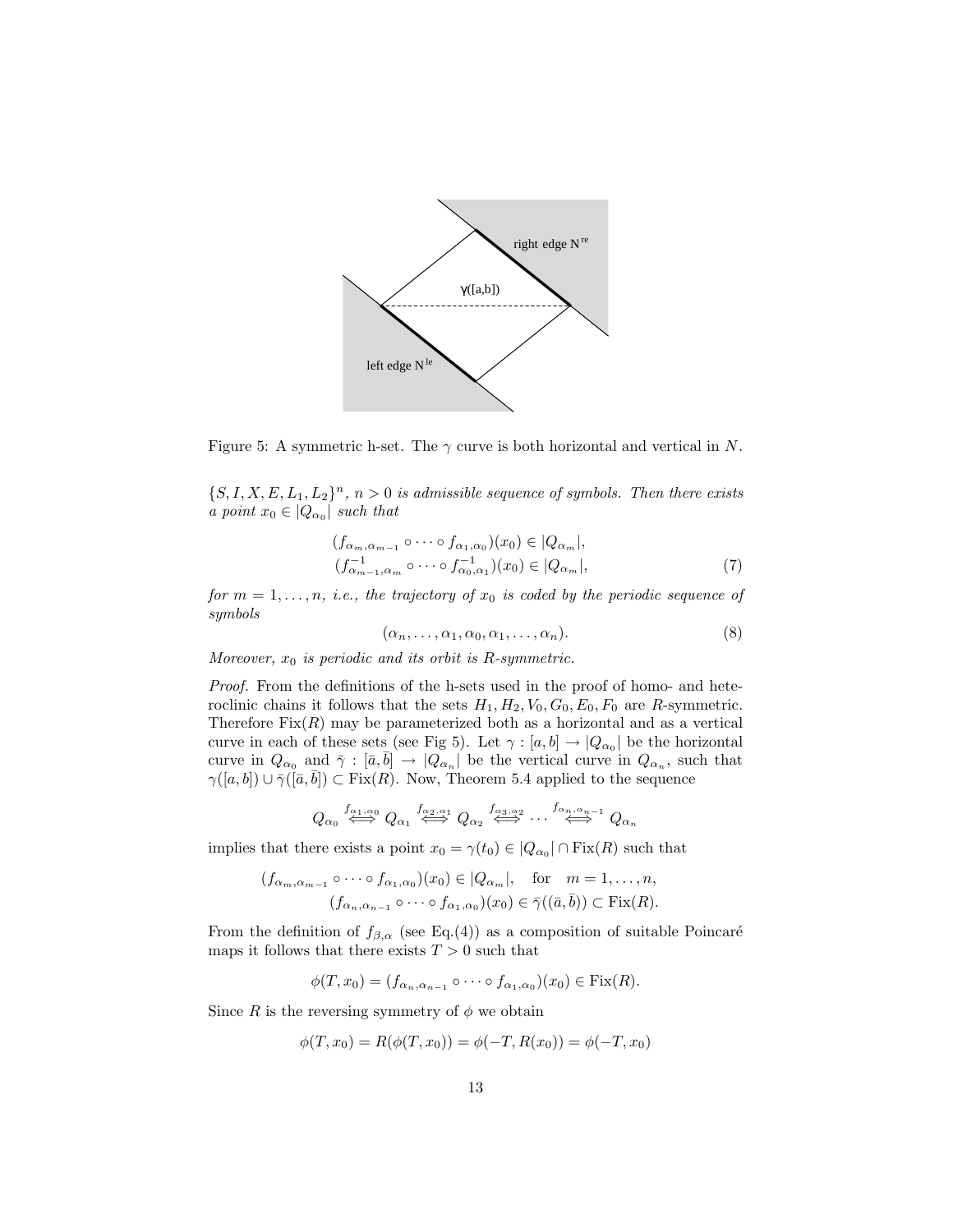which proves  $x_0$  is periodic and its orbit is R-symmetric.

There remains to prove that the trajectory of  $x_0$  is coded by the sequence (8), i.e. (7) is satisfied. We formulate this as a separate lemma.  $\Box$ 

**Lemma 5.7.** Assume  $(\alpha_0, \ldots, \alpha_n)$  is an admissible sequence of symbols. If  $x \in \text{dom}(f_{\alpha_n, \alpha_{n-1}} \circ \cdots \circ f_{\alpha_1, \alpha_0})$  then  $R(x) \in \text{dom}(f_{\alpha_{n-1}, \alpha_n}^{-1} \circ \cdots \circ f_{\alpha_0, \alpha_1}^{-1})$  and

 $(R \circ f_{\alpha_m,\alpha_{m-1}} \circ \cdots \circ f_{\alpha_1,\alpha_0})(x) = (f_{\alpha_{m-1},\alpha_m}^{-1} \circ \cdots \circ f_{\alpha_0,\alpha_1}^{-1} \circ R)(x),$ 

for  $m = 1, \ldots, n$ . Moreover, if  $x = R(x)$  then

$$
(f_{\alpha_{m-1},\alpha_m}^{-1}\circ\cdots\circ f_{\alpha_0,\alpha_1}^{-1})(x)\in |Q_{\alpha_m}|
$$

for  $m = 1, \ldots, n$ .

*Proof.* One observes that if  $(\alpha, \beta)$  is admissible, then  $(\beta, \alpha)$  is admissible, too. Moreover, from the definition of  $f_{\beta,\alpha}$  (Eq. (4)) it follows that  $R \circ f_{\beta,\alpha} = f_{\alpha,\beta}^{-1} \circ R$ . Let  $x \in \text{dom}(f_{\alpha_k,\alpha_{k-1}} \circ \cdots \circ f_{\alpha_1,\alpha_0})$ . Then

$$
(R \circ f_{\alpha_m, \alpha_{m-1}} \circ \cdots \circ f_{\alpha_1, \alpha_0})(x) =
$$
  

$$
(f_{\alpha_{m-1}, \alpha_m}^{-1} \circ R \circ f_{\alpha_{m-1}, \alpha_{m-2}} \circ \cdots \circ f_{\alpha_1, \alpha_0})(x) =
$$
  

$$
\cdots = (f_{\alpha_{m-1}, \alpha_m}^{-1} \circ \cdots \circ f_{\alpha_0, \alpha_1}^{-1} \circ R)(x),
$$

for  $m = 1, \ldots, n$ . If in addition  $x = R(x)$  then  $x \in \text{dom}(f^{-1}_{\alpha_{m-1}, \alpha_m} \circ \cdots \circ f^{-1}_{\alpha_0, \alpha_1})$ and

$$
(f_{\alpha_{m-1},\alpha_m}^{-1}\circ\cdots\circ f_{\alpha_0,\alpha_1}^{-1})(x)\in R(|Q_{\alpha_m}|)=|Q_{\alpha_m}|.
$$

Remark 5.8. Theorem 5.6 implies that there exist infinitely many geometrically different symmetric periodic orbits. This follows immediately from the fact that there exists an infinite number of admissible chains satisfying the assumptions of Theorem 5.6.

#### 5.2 Symmetric homoclinic orbits.

In this section we apply Theorem 5.4 in order to prove the existence of infinitely many geometrically different symmetric homoclinic orbits to  $L_1^*$  and  $L_2^*$ Lyapunov orbits.

The following theorem shows how to use the method of covering relations in order to prove the existence of symmetric homoclinic or heteroclinic orbits. Later we will apply it to Poincaré maps for PCR3BP.

**Theorem 5.9.** Let  $N_0, N_1, \ldots, N_k$  be h-sets, such that

$$
N_0 \xleftrightarrow{f_0} N_1 \xleftrightarrow{f_1} \cdots \xleftrightarrow{f_{k-1}} N_k \xleftrightarrow{f_k} N_k
$$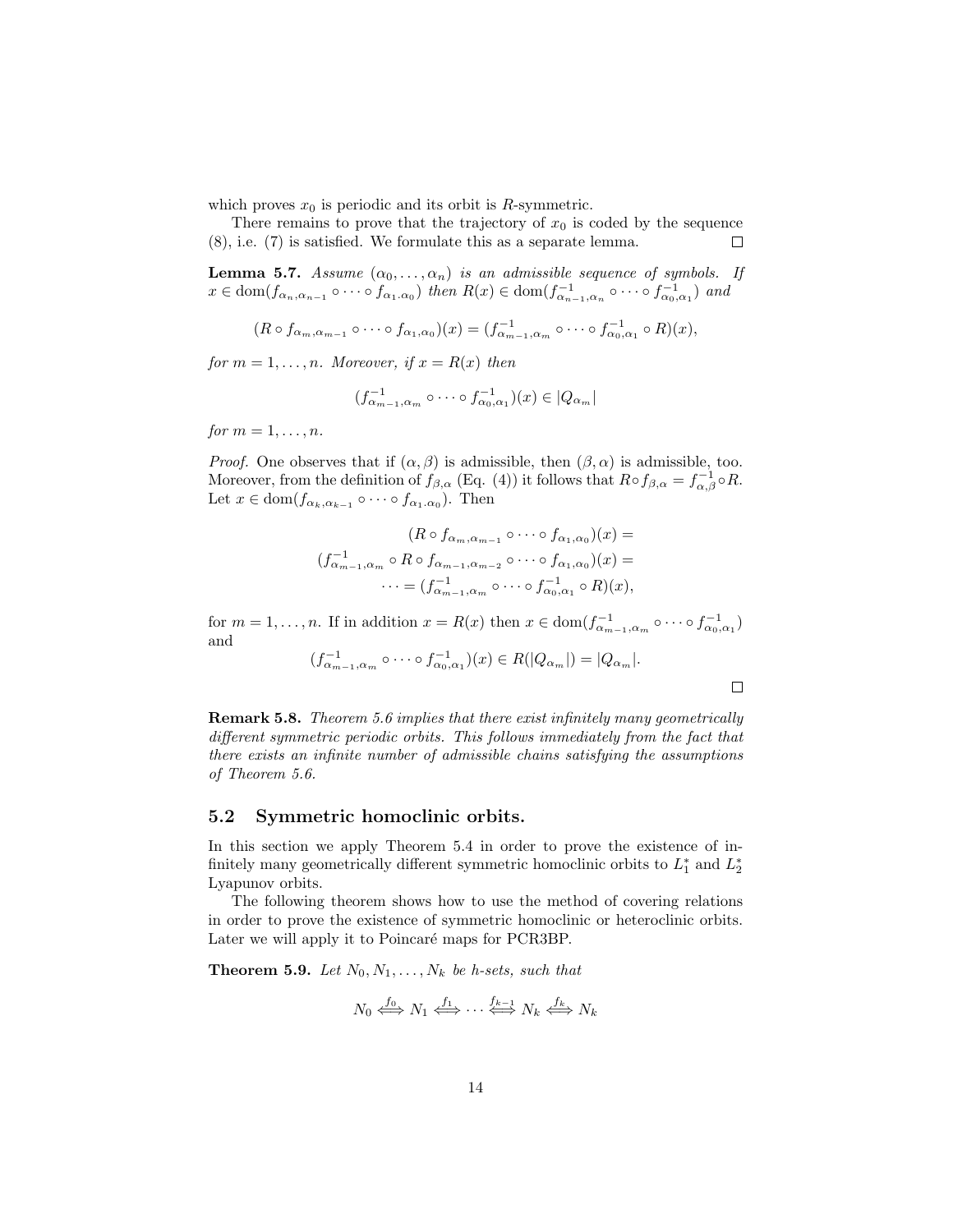and let  $\gamma : [a, b] \to \mathbb{R}^2$  in  $N_0$  be a horizontal curve in  $N_0$ . If  $f_k$  is hyperbolic (see [2, Def. 1]) on  $N_k$ , then there exists a point  $x_0 \in \gamma((a, b))$  such that

$$
(f_m \circ \cdots \circ f_0)(x_0) \in \text{int}(|N_{m+1}|), \quad \text{for } m = 0, 1, \ldots, k-1,
$$
  

$$
(f_k^n \circ f_{k-1} \circ \cdots \circ f_0)(x_0) \in \text{int}(|N_k|), \quad \text{for } n > 0.
$$

Moreover,

$$
\lim_{n\to\infty}(f_k^n\circ f_{k-1}\circ\cdots\circ f_0)(x_0)=x_*,
$$

where  $x_*$  is a unique fixed point of  $f_k$  in  $|N_k|$ .

*Proof.* From Theorem 5.4 it follows that for every  $n > 0$  there exists  $t_n \in [a, b]$ such that

$$
(f_m \circ \cdots \circ f_0)(\gamma(t_n)) \in \text{int}(|N_{m+1}|), \text{ for } m = 0, 1, \dots, k-1,
$$
  

$$
(f_k^n \circ f_{k-1} \circ \cdots \circ f_0)(\gamma(t_n)) \in \text{int}(|N_k|).
$$

Since  $\gamma([a, b])$  is compact we can find  $t_* \in [a, b]$  such that

$$
(f_m \circ \cdots \circ f_0)(\gamma(t_*)) \in \text{int}(|N_{m+1}|), \quad \text{for } m = 0, 1, \dots, k-1,
$$
  

$$
(f_k^n \circ f_{k-1} \circ \cdots \circ f_0)(\gamma(t_*)) \in \text{int}(|N_k|), \quad \text{for } n > 0.
$$

Since neither  $f(\gamma(a)) \notin N_1$  nor  $f(\gamma(b)) \notin N_1$  we get  $t_* \in (a, b)$ . Now,  $f_k$  is hyperbolic on  $N_k$ . Therefore by Theorem 3 in [2],

$$
\lim_{n\to\infty}(f_k^n\circ f_{k-1}\circ\cdots\circ f_0)(x_0)=x_*,
$$

where  $x_0 := \gamma(t_*)$ .

Now we can state the basic result in this section.

**Theorem 5.10.** Assume  $(\alpha_0, \alpha_1, \ldots, \alpha_n)$  is an admissible nonconstant chain of symbols  $\{S, I, X, E, L_1, L_2\}$ , such that  $\alpha_n \in \{L_1, L_2\}$ . Then there exists a symmetric homoclinic orbit associated with the sequence of symbols

$$
(\ldots, \alpha_n, \alpha_n, \alpha_{n-1}, \ldots, \alpha_1, \alpha_0, \alpha_1, \ldots, \alpha_{n-1}, \alpha_n, \alpha_n, \ldots).
$$
 (9)

 $\Box$ 

*Proof.* Let  $\gamma : [a, b] \to |Q_{\alpha_0}|$  be a horizontal curve in  $Q_{\alpha_0}$  such that  $\gamma([a, b]) \subset$ Fix(R). From Lemma 5.5 in [12] it follows that  $P_+$  is hyperbolic on  $|H_1| = Q_{L_1}$ and  $P_-\$  is hyperbolic on  $|H_2| = Q_{L_2}$ . Since  $\alpha_n \in \{L_1, L_2\}$  Theorem 5.9 there exists  $x_0 \in \gamma((a, b))$  such that

$$
(f_{\alpha_m,\alpha_{m-1}} \circ \cdots \circ f_{\alpha_1,\alpha_0})(x_0) \in \text{int}(|Q_{\alpha_m}|), \text{ for } m = 1,\ldots,n,
$$
  

$$
(f_{\alpha_n,\alpha_n}^k \circ f_{\alpha_n,\alpha_{n-1}} \circ \cdots \circ f_{\alpha_1,\alpha_0})(x_0) \in \text{int}(|Q_{\alpha_n}|), \text{ for } k > 0,
$$
  

$$
\lim_{k \to \infty} (f_{\alpha_n,\alpha_n}^k \circ f_{\alpha_n,\alpha_{n-1}} \circ \cdots \circ f_{\alpha_1,\alpha_0})(x_0) = L,
$$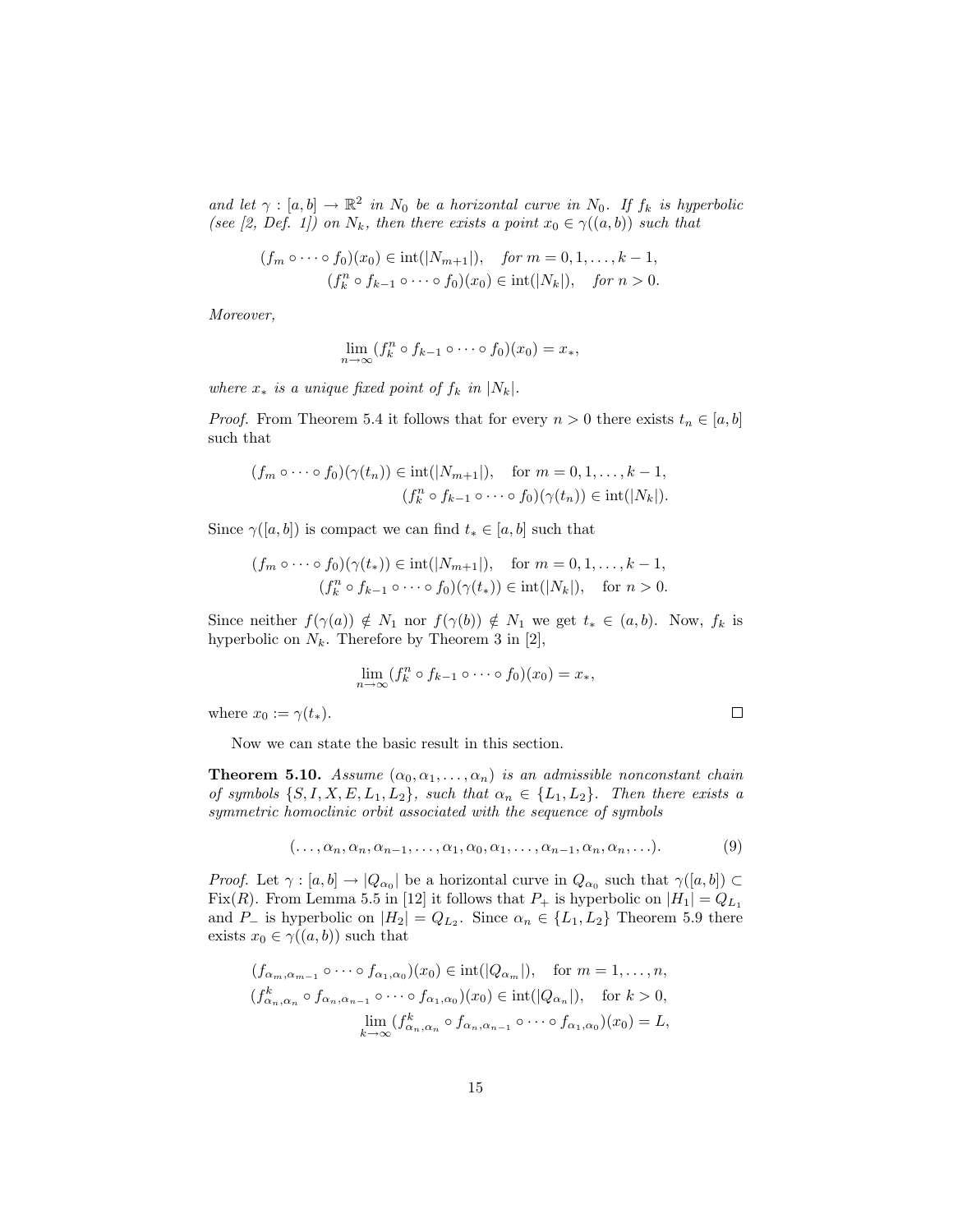where  $L = L_1^*$  or  $L = L_2^*$  is a unique fixed point in  $|Q_{\alpha_n}|$ . Since  $x_0 = R(x_0)$ Lemma 5.7 implies that

$$
(f_{\alpha_{m-1},\alpha_m}^{-1} \circ \cdots \circ f_{\alpha_0,\alpha_1}^{-1})(x_0) \in \text{int}(|Q_{\alpha_m}|), \text{ for } m = 1,\ldots,n,
$$
  

$$
(f_{\alpha_n,\alpha_n}^{-k} \circ f_{\alpha_{n-1},\alpha_n}^{-1} \circ \cdots \circ f_{\alpha_0,\alpha_1}^{-1})(x_0) \in \text{int}(|Q_{\alpha_n}|), \text{ for } k > 0,
$$
  

$$
\lim_{k \to \infty} (f_{\alpha_n,\alpha_n}^{-k} \circ f_{\alpha_{n-1},\alpha_n}^{-1} \circ \cdots \circ f_{\alpha_0,\alpha_1}^{-1})(x_0) = R(L) = L
$$

which proves that the trajectory of  $x_0$  is a symmetric homoclinic orbit coded by the sequence of symbols (9).  $\Box$ 

Remark 5.11. Theorem 5.10 implies that there exist infinitely many symmetric homoclinic orbits which are geometrically different. This follows immediately from the fact that there exists an infinite number of admissible chains satisfying the assumptions of Theorem 5.10.

# 6 Technical data.

The computer assisted proofs of Lemma 3.2 and Lemma 3.4 will be not discussed here. All ideas involved in such proof were presented in [12]. The C++ sources containing the rigorous numerical proof of Lemmas from [12], Lemma 3.2 and Lemma 3.4 is available at [9].

The program uses the interval arithmetic and set algebra package developed at Jagiellonian University by CAPD group [1].

The whole proof took 14 minutes on the Pentium IV 2.4GHz processor (the gcc-3.3.1 compiler, PLD linux distribution). The reader should note, that the computation time reported here is considerably shorter than the one from [12] (40 minutes on 1.1GHz) despite the fact that here we have more conditions to check. This is a result of improved numerical algorithms and faster computer. For comparison purposes we had also run our program on 1.1GHz machine and the resulting computation time was 34 minutes. The gain (6 minutes) was mainly due to various optimizations in the algorithms. The main one was the use of Evaluation 5 instead of Evaluation 3 in  $C<sup>1</sup>$ -Lohner algorithm.

# 7 Appendix. Reading resonances from the trajectory in rotating frame.

We describe the heuristic approach, which allows to read the resonance from the inspection of the trajectory in the rotating coordinate frame.

We assume that Jupiter and the comet move in the heliocentric inertial frame in the counterclockwise direction and the distance comet-Sun has well discernible maxima or minima along the trajectory. This means that an approximate ellipse on which the comet is moving has nonzero eccentricity.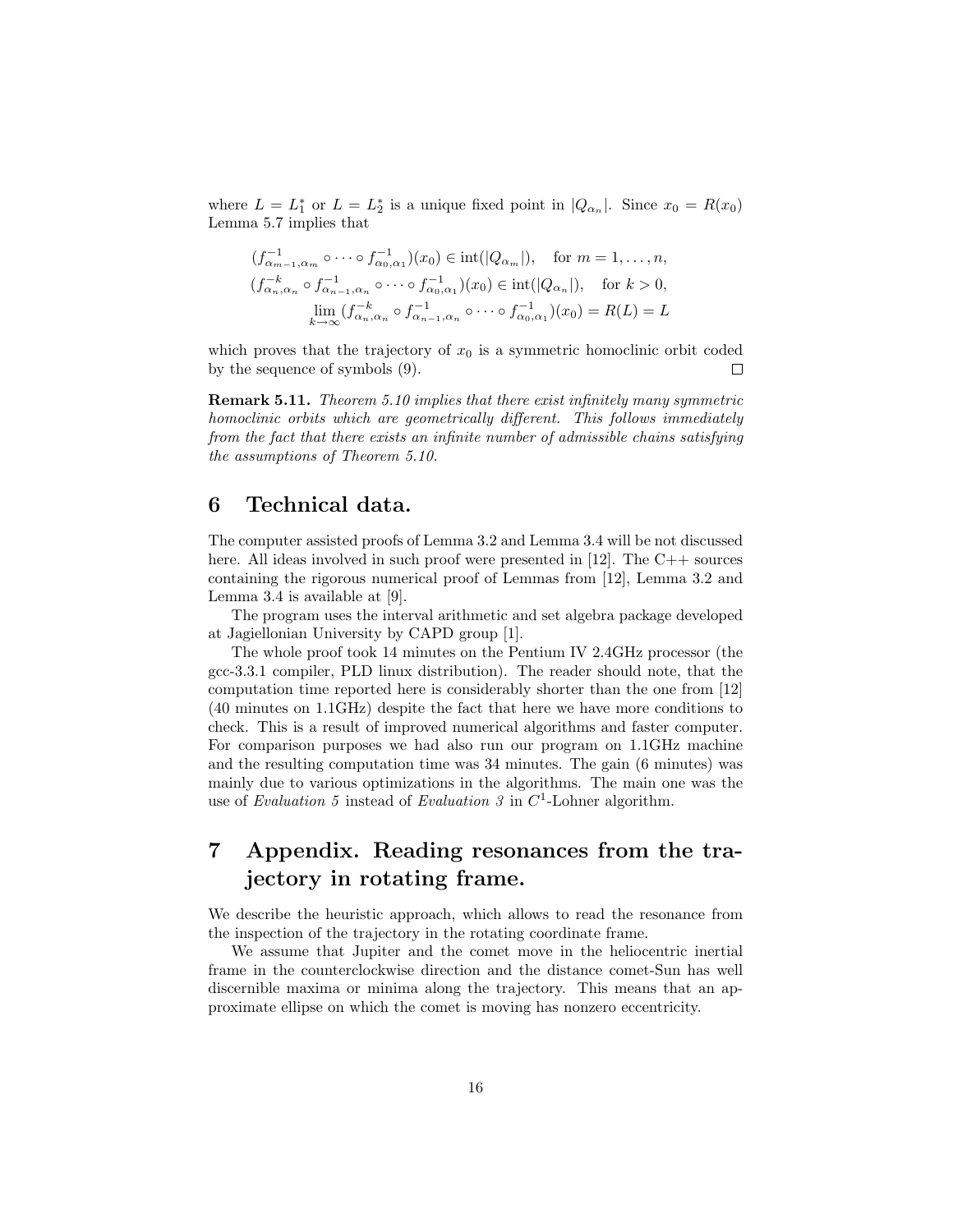Let R denote the resonance. Let T be an approximate period of the comet in the heliocentric frame. Let us recall that the period of the Jupiter is equal to 1. Hence

$$
R = \frac{1}{T} \tag{10}
$$

Then in the heliocentric inertial frame the average angular velocity of the comet is  $\frac{2\pi}{T}$  and that of the Jupiter is equal to  $2\pi$ .

For an approximate periodic trajectory of a comet in the rotating frame we introduce the following notation

- $\bullet$   $\theta$  is the number of full turns around the Sun during the whole period. This number is positive for trajectories in the interior region and negative in the exterior region.
- $M$  the number of maxima (or minima) of the distance between the Sun and the comet.

Since the distance Sun-comet reaches the maximum (or minimum) only when the comet is at the aphelion (or perihelion), hence consecutive maxima (minima) occur with the period  $T$ . In the rotating frame the difference between the angular variables of the comet and Jupiter is equal to  $2\pi\theta/M$ . Observe that this difference is the same in both reference frames, the inertial one and the rotating one. Hence

$$
\frac{2\pi\theta}{M} = \left(\frac{2\pi}{T} - 2\pi\right)T
$$

$$
\frac{\theta}{M} = 1 - T
$$

$$
T = \frac{M - \theta}{M}.
$$

Hence finally

$$
R = \frac{M}{M - \theta}.\tag{11}
$$

Let us apply  $(11)$  to Figures 1 and 2. For interior homoclinics we count the maxima and for exterior homoclinic we count the minima. We have

- the interior homoclinic orbit in Figure 1:  $\theta = 1, M = 3$ . Hence  $R = \frac{3}{2} =$ 3 : 2.
- the interior homoclinic orbit in Figure 2:  $\theta = 2$ ,  $M = 5$ . Hence  $R = \frac{5}{3}$ 5 : 3.
- the exterior homoclinic orbit in Figure 1:  $\theta = -1$ ,  $M = 1$ . Hence  $R =$  $\frac{1}{2} = 1:2.$
- the exterior homoclinic orbit in Figure 2:  $\theta = -1$ ,  $M = 2$ . Hence  $R =$  $\frac{2}{3} = 2:3.$